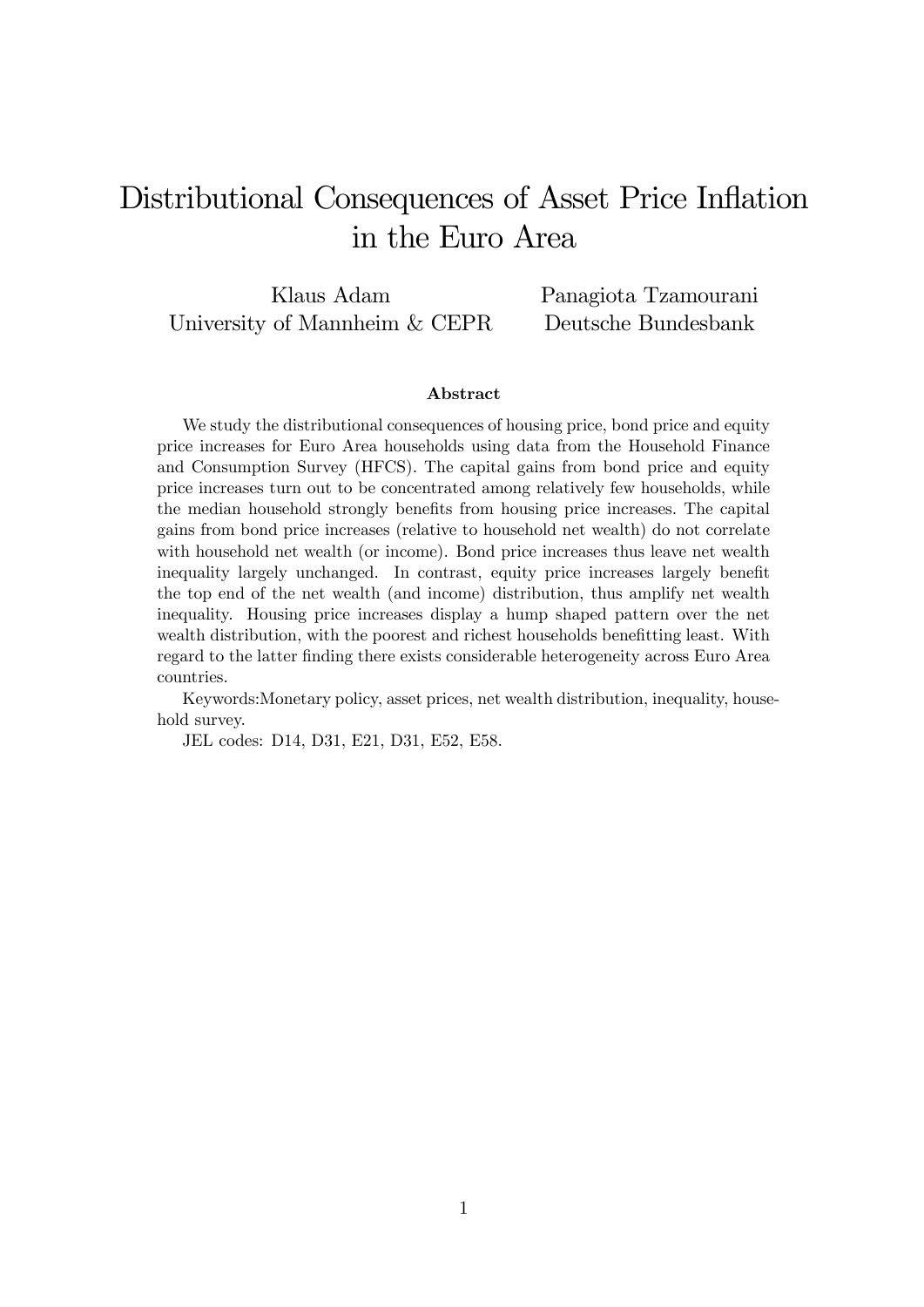#### Non-technical summary

#### Research Question

Motivated by the observation that central bank sovereign debt purchase programs tend to be associated with considerable asset price increases, this paper studies the distributional consequences of equity price, bond price and housing price increases for the Euro Area as a whole and for individual Euro Area countries.

#### Contribution

The paper documents how the capital gains are distributed across Euro Area households and how these gains covary with the household net wealth and income distributions.

#### Results

We show that equity price increases given rise to a significant increase in net wealth inequality in the Euro Area, while bond price increases leave net wealth inequality largely unchanged. These findings apply similarly to individual Euro Area countries. Housing price increases decrease net wealth inequality, but the effects of housing price increases differ strongly across Euro Area countries. We also identify a group of households that largely fails to benefit from equity, bond and housing price increases. We show that this household group comprises more than 20% of Euro Area households and has considerably lower income and wealth than the median Euro Area household.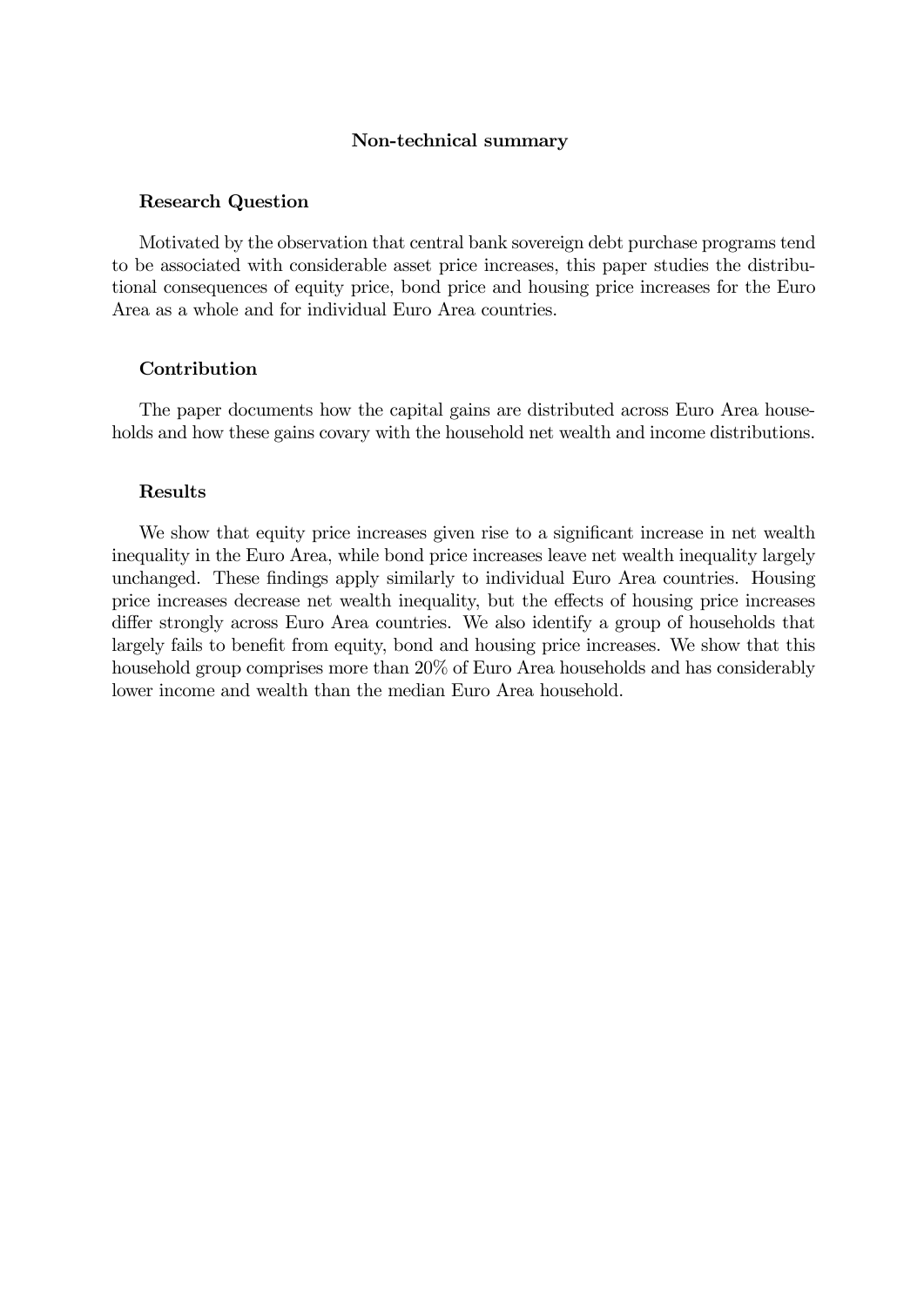# 1 Introduction

The unconventional monetary policy measures recently introduced in the Euro area have been accompanied by strong movements in a number of important financial market prices. Equity and sovereign bond markets in particular have witnessed strong price increases over relatively short periods of time. The EuroStoxx 50 Index, for example, surged by approximately 24 percentage points over the six months window starting three months prior to the ECB announcement of sovereign bond purchases on January 22, 2015. Over the same period, the price of the benchmark 10 year German Bund increased by approximately 6 percentage points.1 Capital gains were even larger for sovereign bonds of Euro Area periphery countries (Italy, Spain, Portugal). Corporate bond prices also increased and mortgage rates significantly declined, thereby supporting housing demand and housing prices in the Euro Area.

This paper seeks to document and quantify the distributional consequences associated with asset price inflation in the Euro Area. To do so it uses the Household Finance and Consumption Survey (HFCS), which surveys Euro Area households and provides detailed, harmonized and representative information about households' balance sheets in the Euro Area countries. The paper thus adds to recent discussions about the distributional consequences of asset price increases, which have received increasing attention among policymakers, e.g., Mario Draghi (2015) or Andrew Haldane (2014).

We find that only a fairly small subset of the population benefits from capital gains in bond and equity markets; three quarters of the population fail to benefit at all from bond price or equity price increases. While the winners from bond price increases are evenly spread across the household net wealth distribution, equity price increases are highly concentrated within the top 5% of the net wealth distribution. As a result, equity price increases strongly increase net wealth inequality in the Euro Area. Bond price increases, however, leave net wealth inequality largely unchanged, even though only a small subset of the population is benefitting from these. These findings for the Euro Area as a whole are rather robust and apply similarly to individual Euro Area countries.<sup>2</sup>

The situation differs significantly when considering housing price increases in the Euro Area. First, housing price increases affect a much larger part of the population than bond price or equity increases, with the median household benefitting considerably from housing price increases. Second, housing price increases tend to be concentrated among the middle class and upper middle class of the Euro Area net wealth distribution.3 Poor and rich households benefit (relative to their net wealth position) less from housing price increases; among the poor fewer household own houses and rich households hold a smaller proportion of their wealth in housing. Third, there exists a considerable amount of heterogeneity between Euro Area countries. In particular, in some countries (Finland, Netherlands, Portugal, Spain), poor households own more often a house and are highly leveraged. As a result, in these countries poor households benefit more (relative to their net wealth)

<sup>&</sup>lt;sup>1</sup>The Bund with the ISIN DE0001102358 increased from 106.175 on October 22, 2014 to 112.58 on April 22, 2015, not accounting for accumulated coupon payments (1.5% per year).

<sup>2</sup> In some countries, e.g., Germany and the Netherlands, net wealth inequality even decreases following a bond price increase.

<sup>&</sup>lt;sup>3</sup>We define poor households as those in the bottom  $20\%$  of the net wealth distribution, middle class households as those in the next 50%, upper middle class as the next  $25\%$  and rich households as the top 5% of the distribution.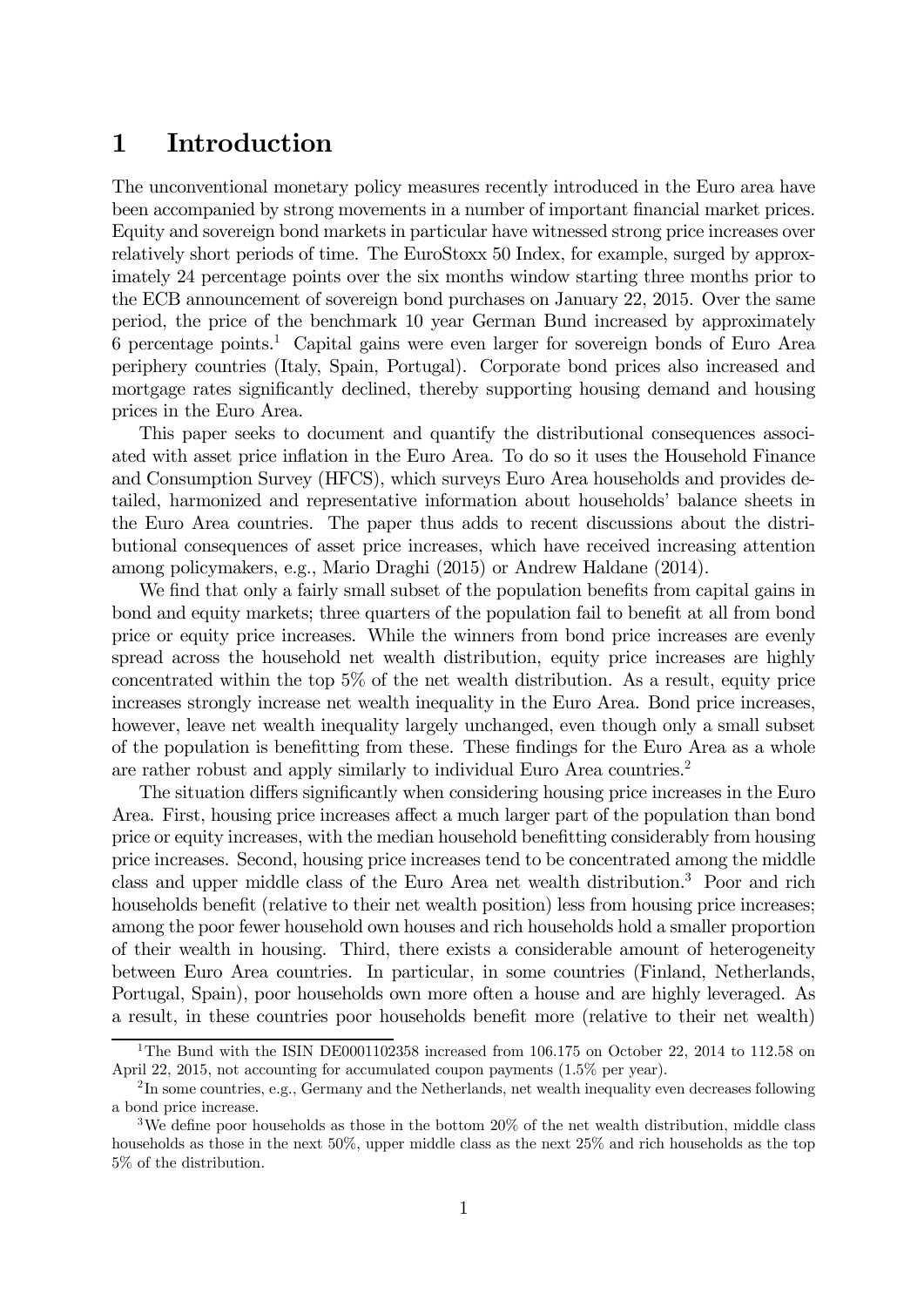from housing price increases than any other wealth class. The opposite is true in Austria, Germany, France, Italy and Malta, where the poor own more rarely houses and thus benefit the least from housing price increases amongst all net wealth classes. Indeed, in Germany where home ownership rates are particularly low, the median household fails to benefit at all from housing price increases.

We also compare how capital gains spread over the household income distribution. While low income households profit most from housing price increases, capital gains from equity price increases accrue largely to the group of top income earners. Bond price appreciations spread approximately evenly across the income distribution.

Finally, we identify a set of households that largely fails to benefit from asset price increases, as they fall short of investing a significant share of net wealth in long dated assets. This group comprises more than 20% of Euro Area households. We show that these households have rather low net wealth and fairly low income levels.

A number of papers discusses the distributional consequences of monetary policy decisions. Most studies focus on the distributional effects of inflation. Doepke and Schneider (2006b), for example, study the distributional implications of the U.S. Great Inflation episode in the 1970's. Adam and Zhu (2015) report results for the redistributive effects of surprise deflation and inflation in the Euro Area; Meh and Terajima (2008) report results for Canada. Meh, Ríos-Rull and Terajima (2010) analyze the welfare implications of inflation targeting and price-level targeting strategies, calibrating their model to the nominal wealth positions documented for Canadian data. Brunnermeier and Sannikov (2013) discuss the redistributive effects of monetary policy in a setting with financial frictions and how policy can occasionally use these effects of avoid liquidity and deflationary spirals. Coibion et al. (2012) analyze the effects of monetary policy shocks for inequality. While not providing direct implications for wealth inequality, they show that a contractionary monetary policy shock in the U.S. raises the inequality of income, labor earnings, expenditures and consumption across households. Gornemann, Kuester and Nakajima (2014) study the distributional effects associated with changes in the systematic conduct of monetary policy. Albanesi (2007) documents the positive cross-country relationship between inflation rates and inequality and rationalizes it using a political economy model in which low income households are more exposed to inflation than high income households. Doepke and Schneider (2006a, 2006c) show how inflation induced redistribution can have long-lasting negative real effects because winners and losers tend to have different age and employment status, but that average household welfare might nevertheless increase.

The present paper adds to this literature by quantifying the distributional effects of asset price increases in the Euro area. While asset price increases tend to occur around the announcement date of central bank asset purchase programs, quantifying the asset price effects is difficult, especially in light of the fact that there is only a single observation in the Euro Area of a large scale asset purchase program with well-defined purchase targets. For this reason, the present paper considers an exogenous asset price increase of 10%. Readers interested in assessing the quantitative effects of smaller or larger price changes should simply proportionately rescale the quantitative findings reported below.

The paper is structured as follows. After presenting the data set and the accounting methodology in the next two sections, section 4 presents our main quantitative findings. It starts by presenting the distribution of individual gains for bond price, equity price and housing price increases, then discusses how these gains covary with the net wealth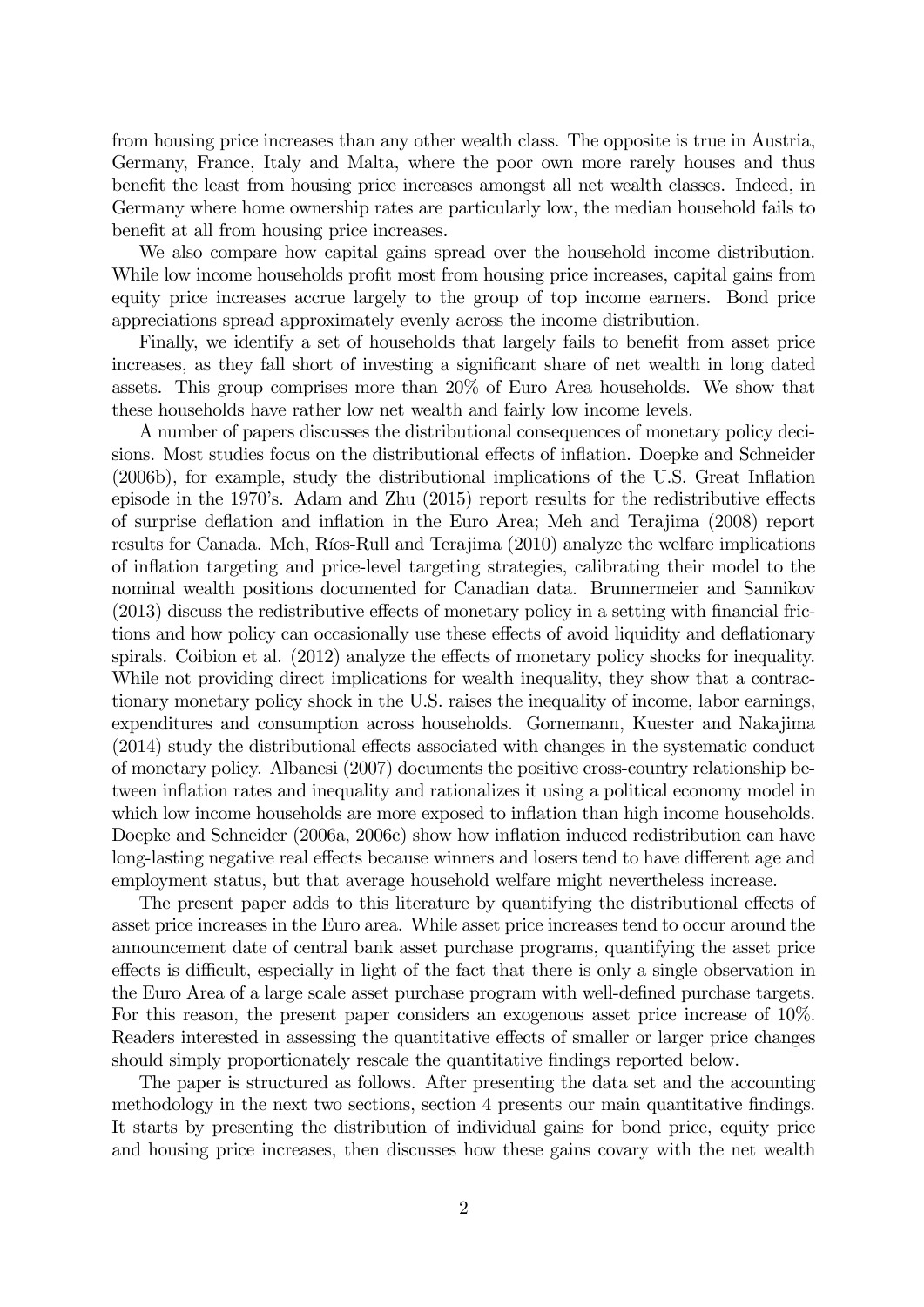and income distribution, finally discusses which set of households fails to gain from asset price increases. The main text often focuses on results for the Euro Area as a whole, but detailed data tables for individual Euro Area countries are provided in the Appendix.

### 2 The Data Set

The Household Finance and Consumption Survey (HFCS) is a coordinated household survey collecting detailed information on the households' balance sheet items. Financial variables are all reported at market value. The reference year for the first, and latest available, survey wave is 2010. The survey covers about 62,000 households, from all Euro Area countries at the time, except for Ireland.

Data is collected using a harmonized methodology to insure country-level representativeness. To maximize comparability across countries, the survey output is harmonized through usage of a common set of target variables. The survey also employes a common blueprint questionnaire to foster input harmonization. The survey is multiply imputed to account for missing data and oversamples wealthier households. Household weights are adjusted for unit non-response and calibrated to external information such as population distributions. Basic stylized facts of the survey are documented in HFCN (2013a, 2013b).

# 3 Methodology

We use the portfolio information available from the HFCS to compute household net wealth, which is defined as the difference between all household assets minus all liabilities. We then scale the household's bond, housing and equity holdings by its net wealth position.4 Multiplying the resulting ratios with the considered 10% price increase delivers the household's capital gain of the considered asset class in relation to its net wealth position. We define housing wealth as the sum of privately owned real estate and mutual fund holdings for funds that predominantly invest in real estate. Bond holdings are defined as the sum of outright bond holding, holdings of mutual funds predominantly investing bonds and 79% of private pension holdings.<sup>5</sup> Equity holdings are the sum of holdings of stocks and business wealth, mutual funds investing predominantly in equities, and  $21\%$ of private pension holdings.6

<sup>4</sup>For households that hold a negative net wealth position, we set the ratio to zero, whenever considering individual household distributions. When considering household groups, say the bottom  $x\%$  of the net wealth distribution, we sum the gains and net wealth holdings of all households in that group, provided household net wealth is positive.

 $5$ Of the  $\epsilon$  6.7 trn of financial assets held by insurance corporations and pension funds in the EA, according to the Euro Area Accounts, only about  $\epsilon$  0.85 trn are invested in equities. A further  $\epsilon$  1.6 trn is invested in mutual funds, but these are to a large extent themselves invested in bonds: the other financial intermediaries sector, which consists mainly of mutual, private equity and hedge funds, holds only about 36% of its assets in quoted and unquoted shares. This suggests that of the  $\epsilon$  6.6. trn of pension assets in the insurance sector only about  $\in$  1.4trn (=  $\in$  0.85 trn+36% $\in$  1.7trn), i.e., only about 21% are invested in equities, with the rest being invested in bonds.

<sup>&</sup>lt;sup>6</sup> The break-down of mutual funds into those predominantly investing in bonds, equities and real estate is not available for Finland, Germany, Greece, the Netherlands and Portugal. For Germany, we use additional country-specific HFCS data available at the Bundesbank to classify the mutual funds into these subcategories. For Greece, the Netherlands and Portugal we observe whether or not households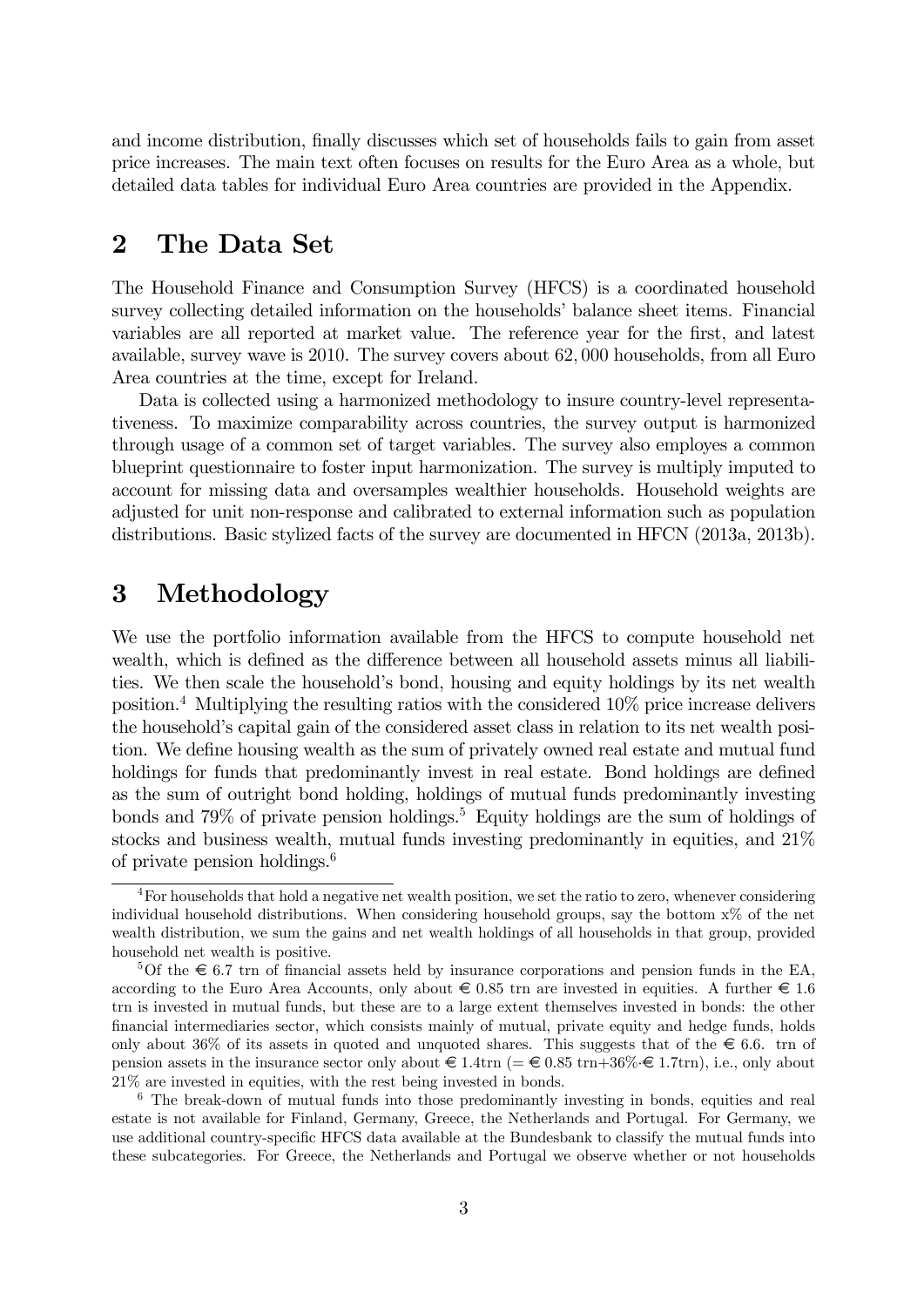### 4 Results

### 4.1 The Distribution of Gains Across the Population

Figures 1, 2 and 3 depict the distribution of capital gains relative to household net wealth for a 10 % increase in bond, equity and housing prices, respectively. The figures show how gains are distributed across the population, where households are ordered from left to right according to the size of their gains (relative to household net wealth).<sup>7</sup>

Figures 1 and 2 show that the median household does not benefit at all from bond price or equity price appreciations, while the top 5% winners experience substantial net wealth gains of approximately 3-4%. The latter gains are rather large given the considered 10% increase in bond and equity prices. Overall, Figures 1 and 2 show that the capital gains from bond and equity price appreciations are concentrated among a relatively small subset of Euro Area households.

The situation differs notably for housing price appreciations, as depicted in Figure 3. While 25% of households experience no capital gains, the median household now experiences large gains close to 8% of net wealth. The top 5% and 10% winners experience net wealth increases that are even larger than the considered increase in housing prices. The latter occurs because these households have net wealth levels below the housing value, i.e., have used mortgages to finance their real estate holdings.

Appendix B.1 provides information about the distribution of bond, equity and housing price increases for individual Euro Area countries. It shows that the findings for the Euro Area as a whole extend in a similar way to individual Euro Area countries. The only notable exception is Germany, where - due to low home ownership rates - the median household fails to gain from housing price increases.

While the distribution of capital gains, especially those associated with equity and bond price increases, is rather uneven across Euro Area households, this finding remains uninformative about whether or not the gains are systematically related to household net wealth or household income. We explore these issues in the subsequent sections.

### 4.2 Capital Gains Across the Net Wealth Distribution

Figure 4 depicts the capital gains experienced by different household groups in the net wealth distribution. It considers 'poor households', defined as those in the bottom 20% of the Euro Area net wealth distribution, 'middle class households', defined as the 50% of households above the poor, 'upper middle class households', defined as the next 25% of households, and 'rich households', defined as 5% richest households according to the net wealth distribution. The figure then displays for each household group the average group gains divided by the average net wealth holdings.

held a particular mutual fund category, but not the amounts in each category. For these countries we assign the total reported mutual fund amount in equal proportions to the categories held. For Finland no breakdown is available; here we use the averages of the other Euro Area countries to impute the category shares. The same procedure is used to impute category amounts when households declared that they do not know the type of mutual funds they hold.

<sup>7</sup>Figures 1-3 report the gains of households in a certain position in that ordering. For example, the gain reported for the top 5% household is such that 95% of households experience lower gains and 5% of households larger gains.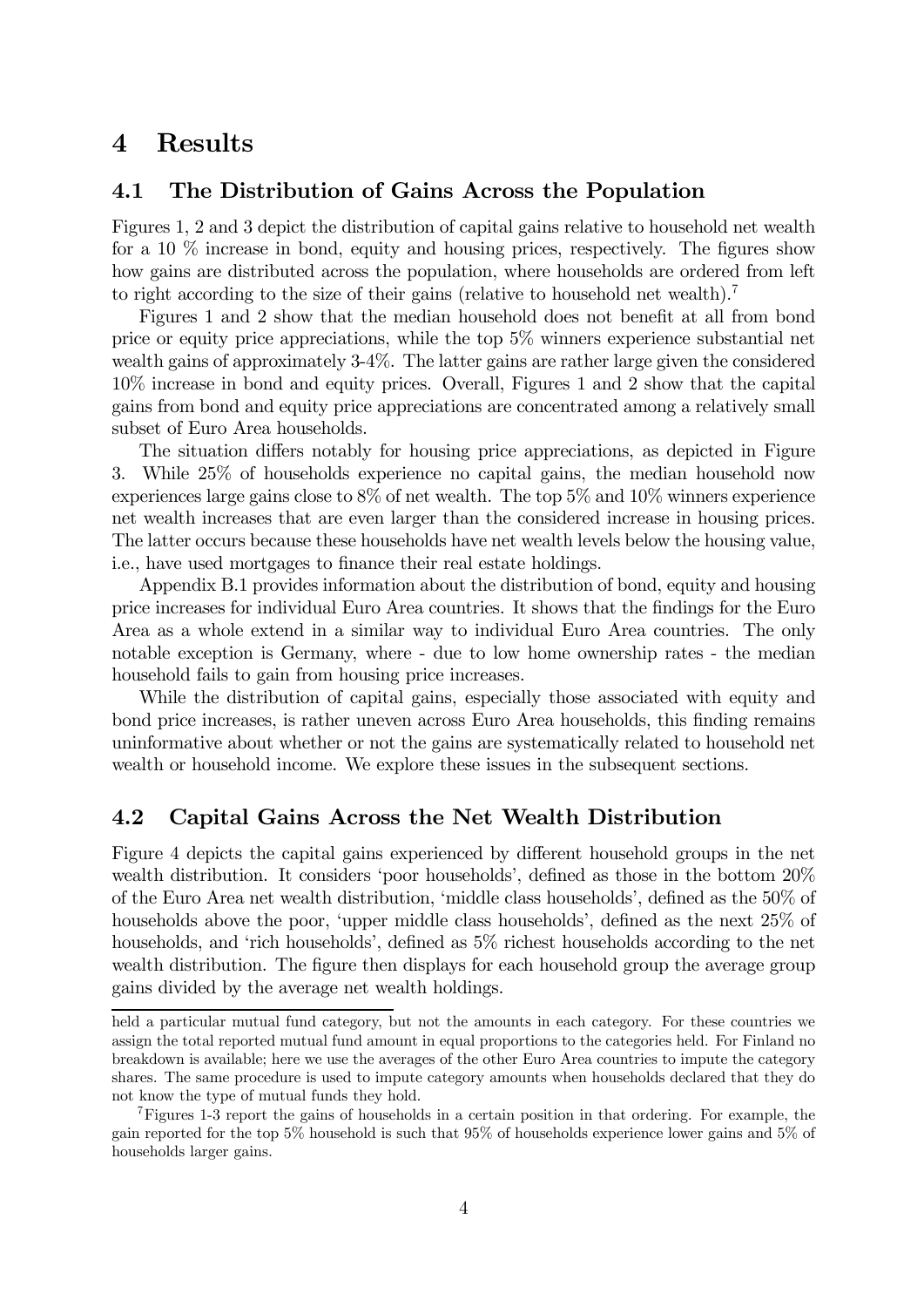

Figure 1: Capital gains associated with a 10% bond price increase



Figure 2: Capital gains associated with a 10% equity price increase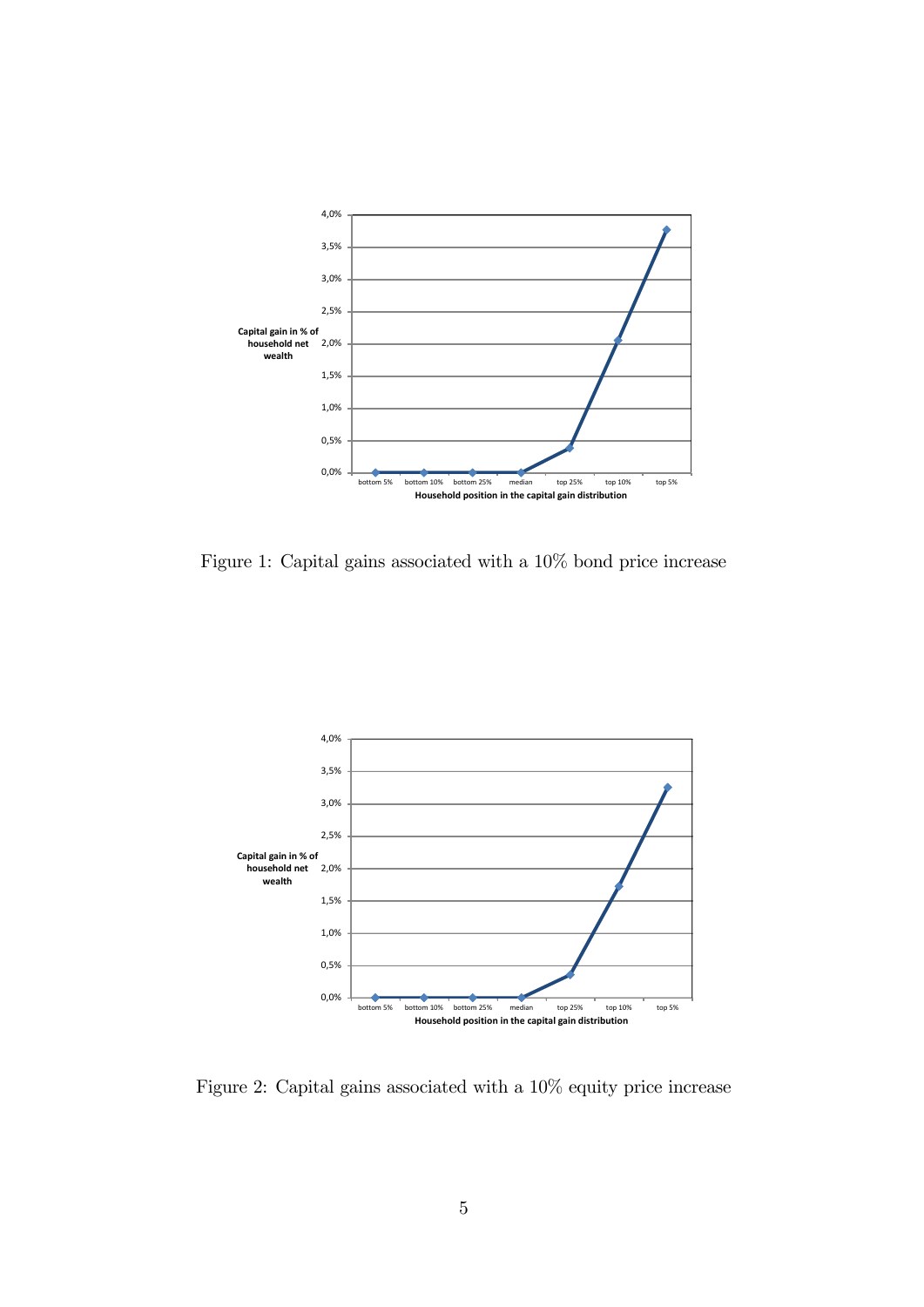

Figure 3: Capital gains associated with a 10% housing price increase

Figure 4 shows that the gains from bond price appreciations display no important variation across the four different wealth classes considered. Thus, while only relatively few households benefit from bond price increases, see Figure 1, these households are approximately evenly spread out across the net wealth distribution.

The situation differs for equity price increases, which are heavily concentrated among rich households. The fact that the 5% richest households experience capital gains from equity price increases in the same order as the top 5% household when ordering households according to the size of capital gains, see Figure 2, illustrates the existence of a strong positive correlation between households' net wealth position and equity holdings.

The distribution of real estate gains displayed in Figure 4 has a hump shape. Poor households benefit approximately as much as the group of rich households (relative to group net wealth), while substantially larger gains are experienced by middle class and upper middle class households. This is due to the fact that among poor households there are fewer homeowners. Furthermore, rich households are (relative to their to their net wealth holdings) more invested in equities (business wealth, stocks and stock mutual funds).

While the Euro Area results regarding the distribution of bond and equity price increases across the four wealth groups also hold up for individual Euro Area countries, see the tables provided in Appendix B.2, we find that housing price increases generate considerably more heterogeneous effects across Euro Area countries. We explore this issue in the next subsection.

#### 4.2.1 Heterogeneity Across Euro Area Countries

This section documents that housing price increases generate rather heterogeneous effects across individual countries.<sup>8</sup> Figure 5 shows that in Austria, Germany, France, Italy and Malta the poor benefit relatively little from housing price increases when compared to the Euro Area average. The opposite is true in Finland, the Netherlands, Portugal

<sup>8</sup>See Table A6 in Appendix B.2 for detailed numbers.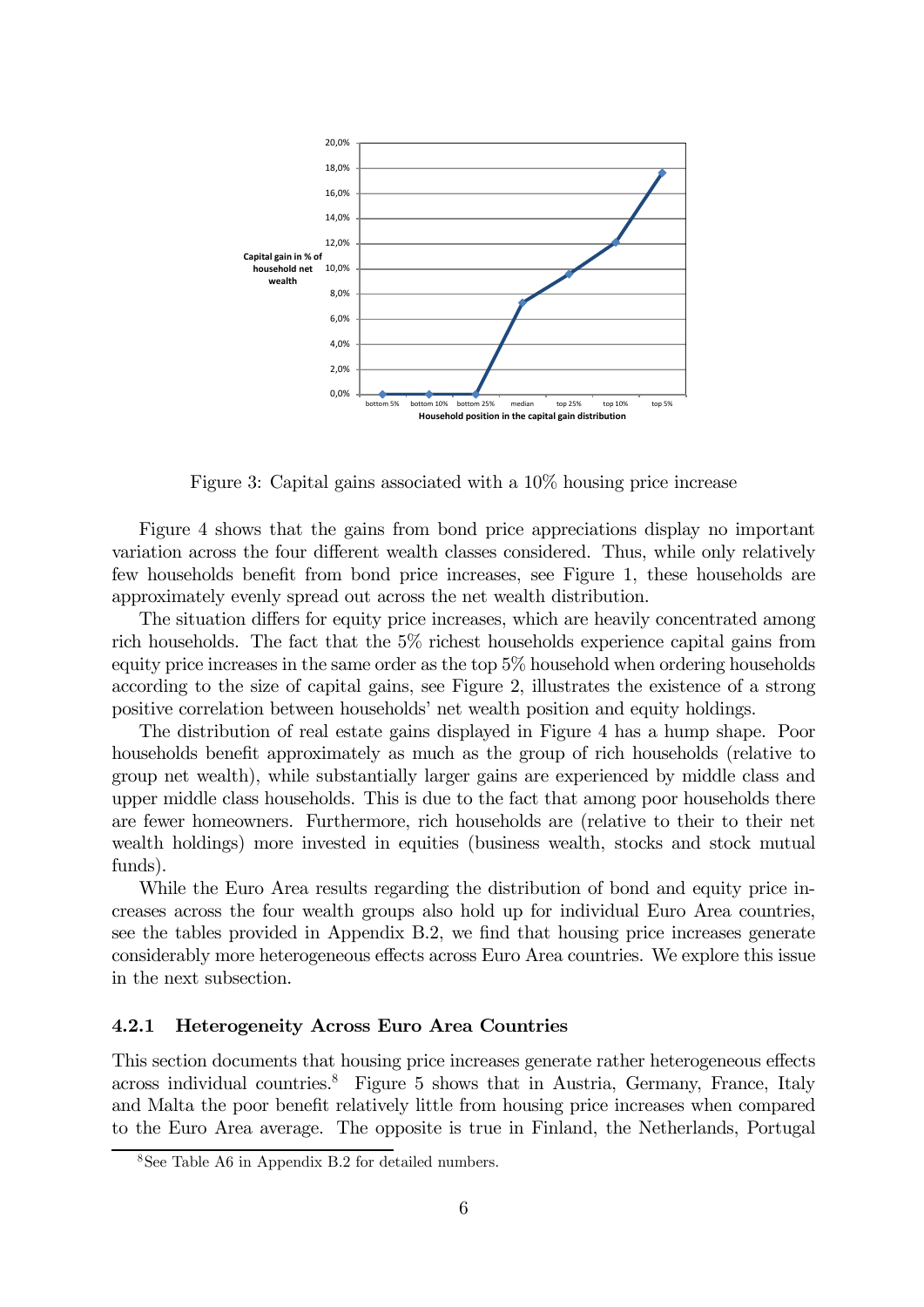

Figure 4: Capital gains across Euro Area net wealth groups

and Spain, where the poor benefit disproportionately much from housing price increases, indeed much more than any other net wealth group, see Figure 6. These findings are obtained because in the latter set of countries, poor households are more likely to be homeowners. Since poor households tend to be more heavily leveraged, housing price increases then lead to disproportionately large increases in the poor's net wealth. Clearly, this finding also points towards a potential fragility of the poor's net wealth position with respect to possible house price decreases.

### 4.2.2 Effects on Net Wealth Inequality

Table 1 reports the Gini coefficients for the net wealth distribution.<sup>9</sup> It reports the coefficient prior to any capital gain realization and after a 10% increase in housing, equity and bond prices, respectively. Table 1 shows that housing price increases lead to a significant decrease in the Gini coefficient, especially for countries where poor households benefit disproportionately much (see Figure 6). Equity price increases, however, lead to a significant increase in the Gini coefficient, while bond price increases leave net wealth inequality largely unchanged. The implied changes in the Gini coefficients thus confirm the analysis based on wealth groups in the previous section.

<sup>&</sup>lt;sup>9</sup>The Gini coefficient is a measure for the degree of inequality in the distribution and varies from zero (no inequality) to 1 (maximum inequality/complete concentration).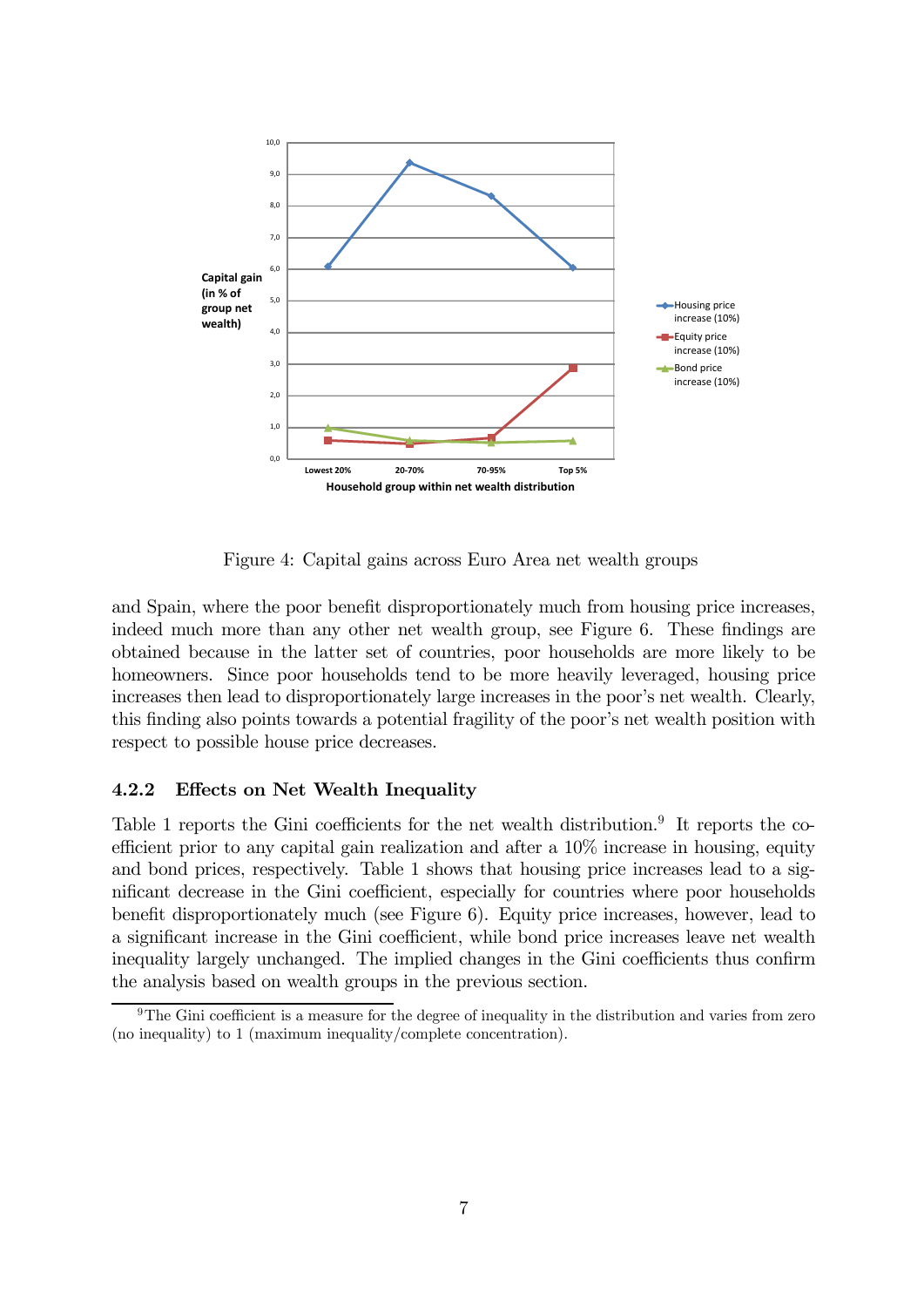

Figure 5: Euro Area countries where low wealth HHs benefit least from housing price increases



Figure 6: Euro Area countries where low wealth HHs benefit most from housing price increases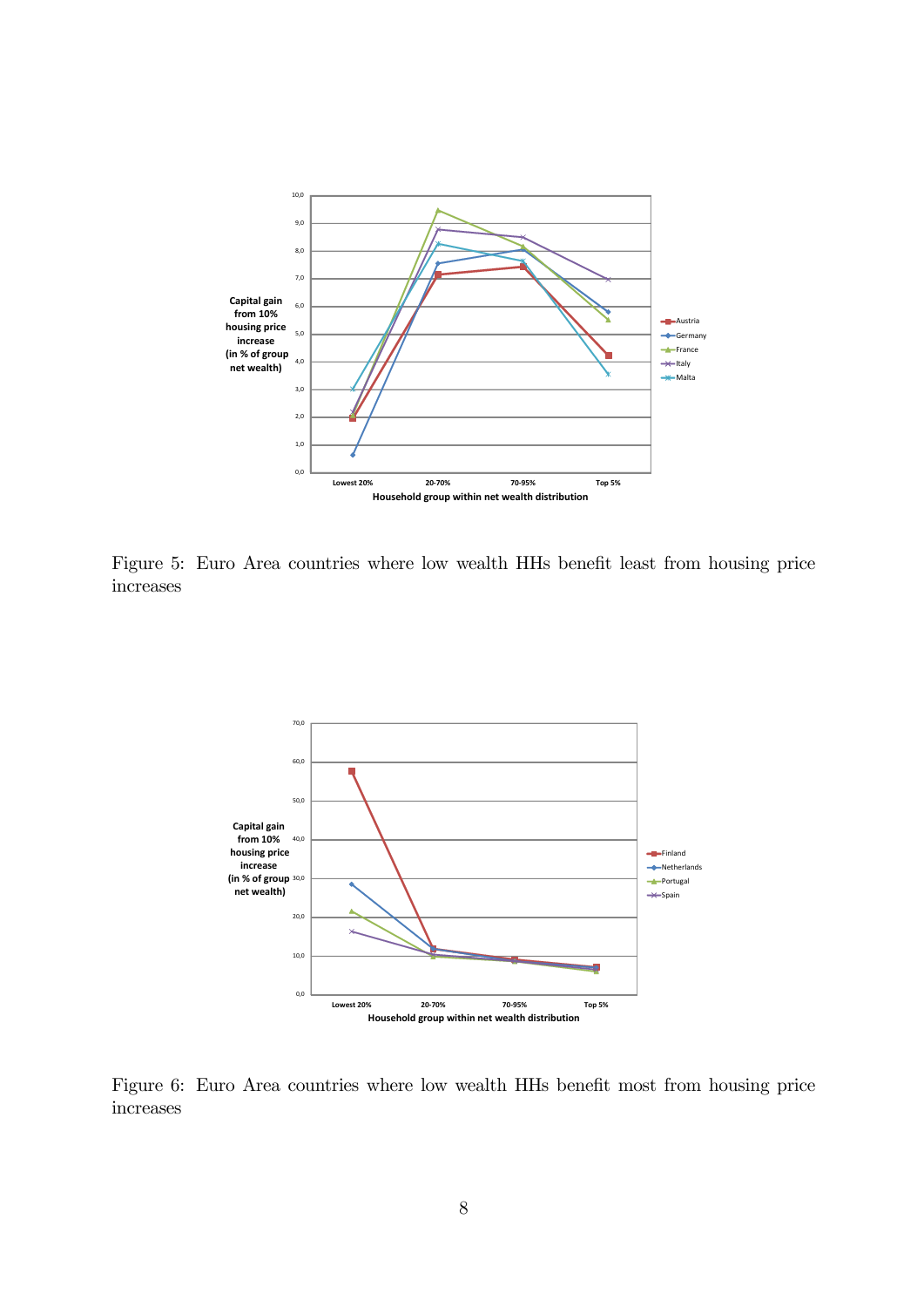|             | Prior to | Housing  | Diff.       | Equity   | Diff.       | <b>Bond</b> | Diff.       |
|-------------|----------|----------|-------------|----------|-------------|-------------|-------------|
|             | increase | increase | Gini $(\%)$ | increase | Gini $(\%)$ | Increase    | Gini $(\%)$ |
| Euro Area   | 0.651    | 0.647    | $-0.6$      | 0.654    | 0.5         | 0.651       | 0.0         |
| Austria     | 0.735    | 0.732    | $-0.4$      | 0.740    | 0.7         | 0.735       | 0.0         |
| Belgium     | 0.592    | 0.585    | $-1.2$      | 0.595    | 0.4         | 0.593       | 0.2         |
| Cyprus      | 0.676    | 0.670    | $-1.0$      | 0.682    | 0.8         | 0.676       | $-0.1$      |
| Finland     | 0.603    | 0.596    | $-1.2$      | 0.605    | 0.4         | 0.603       | 0.0         |
| France      | 0.662    | 0.658    | $-0.6$      | 0.665    | 0.5         | 0.663       | 0.1         |
| Germany     | 0.724    | 0.722    | $-0.2$      | 0.727    | $0.4\,$     | 0.723       | $-0.1$      |
| Greece      | 0.531    | 0.529    | $-0.4$      | 0.532    | $0.2\,$     | 0.531       | 0.0         |
| Italy       | 0.598    | 0.596    | $-0.3$      | 0.600    | $0.4\,$     | 0.598       | 0.0         |
| Luxemburg   | 0.644    | 0.640    | $-0.6$      | 0.645    | 0.2         | 0.644       | 0.0         |
| Malta       | 0.593    | 0.587    | $-1.0$      | 0.601    | 1.4         | 0.592       | $-0.1$      |
| Netherlands | 0.546    | 0.539    | $-1.2$      | 0.546    | 0.0         | 0.544       | $-0.4$      |
| Portugal    | 0.652    | 0.646    | $-0.9$      | 0.656    | 0.6         | 0.652       | 0.0         |
| Slovakia    | 0.438    | 0.435    | $-0.7$      | 0.441    | 0.5         | 0.438       | 0.0         |
| Slovenia    | 0.512    | 0.508    | $-0.8$      | 0.516    | 0.7         | 0.512       | 0.0         |
| Spain       | 0.557    | 0.550    | $-1.2$      | 0.561    | 0.7         | 0.557       | 0.0         |
|             |          |          |             |          |             |             |             |

Table 1: Gini coefficients for the net wealth distribution

### 4.3 Capital Gains Across the Income Distribution

Figure 7 depicts how capital gains are distributed across the household income distribution. The figure considers four broad household income groups: low income households (bottom 20% of the distribution), middle income households (the next 50% of the distribution), upper middle income group (the next 25%) and high income households (the top 5% of the distribution). In line with Figure 4, Figure 7 reports the sum of capital gains of a considered group divided by the sum of group net wealth. Figure 7 thus shows that the capital gains (relative to net worth) from housing price increases are larger the lower is the income group. The opposite is the case for equity price increases, while for bond price increases, the schedule is relatively flat. This shows that housing price increases tend to be larger (in relative terms) for low income households, while equity price are larger for high income households.

Appendix B.3 reports the capital gain numbers for individual Euro Area countries. It shows that the findings for individual Euro Area countries are very similar to that for the Euro Area as a whole.

### 4.4 Households' Asset Duration and the Distribution of Capital Gains

While the distribution of capital gains is of interest to understand whether or not households benefit from asset price increases, some of the considered wealth increases may not be relevant in welfare terms. This occurs, for example, whenever households do not intend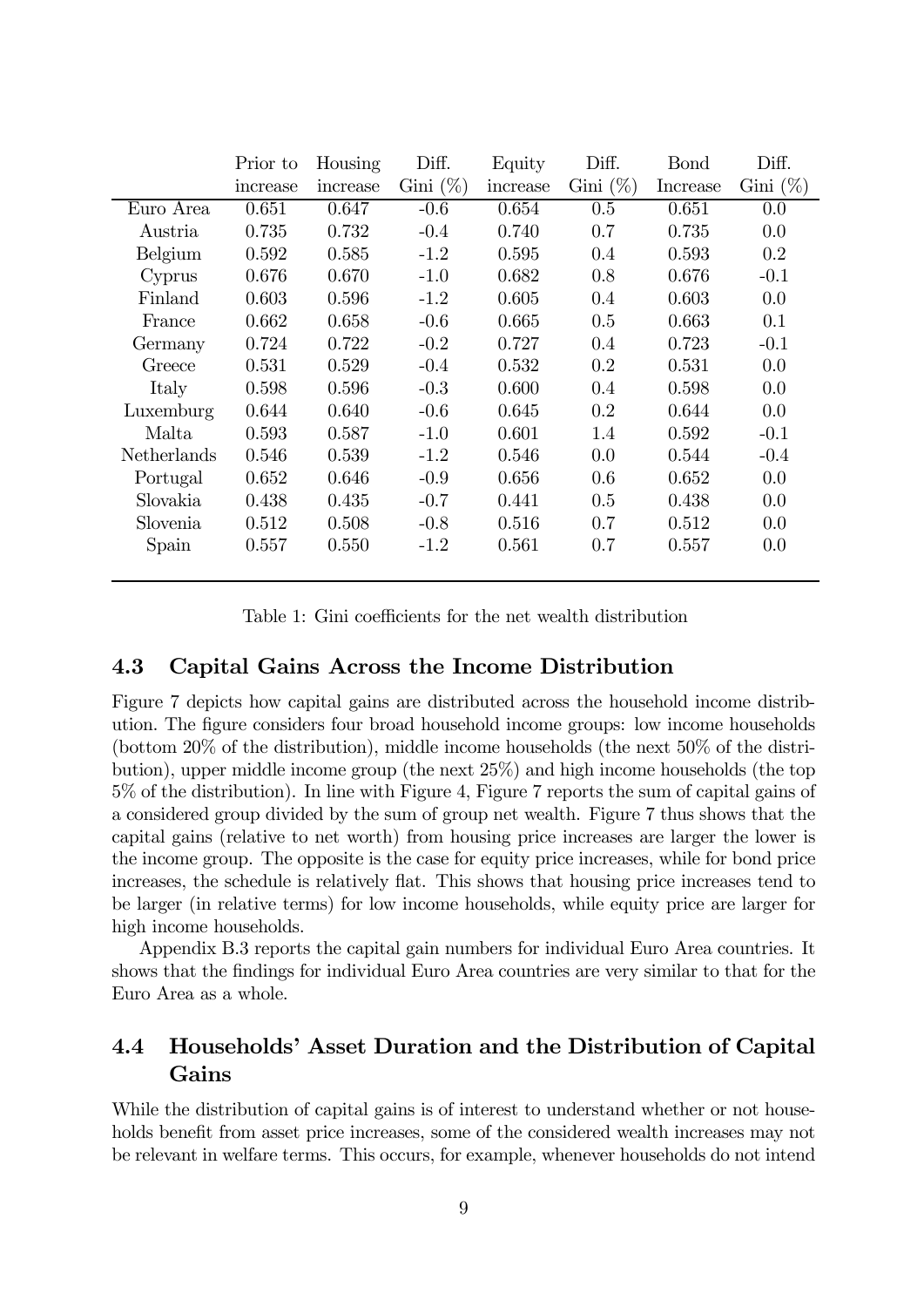

Figure 7: Capital gains across Euro Area income groups

to realize the capital gains and whenever the capital gains are ultimately temporary in nature, e.g., because monetary policy will eventually terminate purchase programs and normalize interest rates.

Long investment horizons may be particularly relevant for housing price increases and increases in the value of pension assets. The long investment horizons associated with these assets implies that persistent but ultimately temporary capital gains only compensate households for the low returns following the asset price increases, but leave overall household wealth at the time of the termination of the investment largely unchanged.<sup>10</sup> This in turn suggests that households who *do not hold* long dated assets in significant amounts tend to be losers in relative terms: these households fail to benefit from capital gains but face at the same time low returns on their future investments.

Table 1 identifies the households that invest insignificant amounts in long dated assets.<sup>11</sup> Long dated assets are defined as the sum of bond, equity and real estate holdings and 'insignificant' refers to an asset share of less than or equal to 10% of household net worth. As it turns out, more than 36 million households in the Euro Area fail to be significantly invested in long dated assets. These households fail to benefit from capital gains in noticeable amounts and have low median income and low median wealth. This contrasts to the sizable capital gains of households with larger exposure to long dated assets and their high median income and net wealth levels.12 Overall, this shows that wealth and income poor households fail to benefit from asset price increases.

 $10$ Obviously, households still face a relative price change in terms of lower subsequent returns/interest rates, which can affect welfare.

 $11<sup>11</sup>$ As before, we exclude households with negative net wealth from the analysis.

<sup>&</sup>lt;sup>12</sup>There is little heterogeneity amongst the HH group with more than  $10\%$  in long dated assets. The capital gain, wealth and income numbers for household groups with 10%-90% and 90%-100% of long dated assets look very similar to that of the 10%-100% group.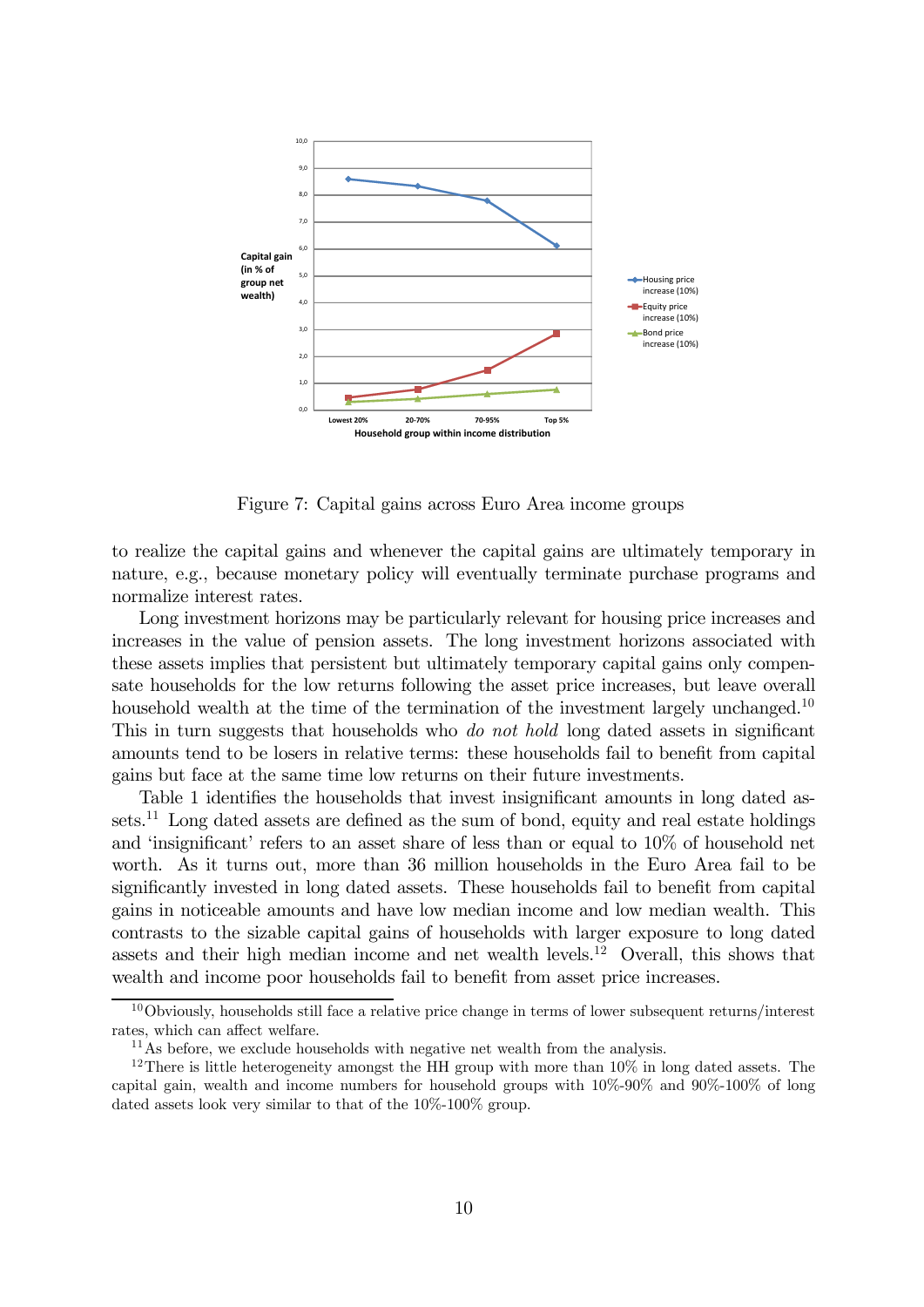| Euro Area                             | All<br><b>HHs</b> | HHs with | HH <sub>s</sub> with<br>$\log$ assets $\leq 10\%$ $\log$ assets $> 10\%$ |
|---------------------------------------|-------------------|----------|--------------------------------------------------------------------------|
| Number of HHs (in mlns)               | 130.1             | 28.2     | 101.9                                                                    |
| Household characteristics             |                   |          |                                                                          |
| Median HH net wealth (euro)           | 125,082           | 5,954    | 185,233                                                                  |
| Median HH income (euro)               | 29,169            | 19,141   | 33,112                                                                   |
| Median HH age                         | 52                | 47       | 54                                                                       |
| Capital gains (in $\%$ of net wealth) |                   |          |                                                                          |
| Real estate price increase $(10\%)$   | 7.68              | 0.03     | 7.78                                                                     |
| Equity price increase $(10\%)$        | 1.44              | 0.04     | 1.46                                                                     |
| Bond price increase $(10\%)$          | 0.55              | 0.06     | 0.55                                                                     |

Table 2: Asset duration, capital gains and household characteristics

# 5 Conclusions

The capital gains from bond price, equity price and housing price increases have fairly different distributional implications in the Euro Area. The capital gains from equity and bond price increases tend to be highly concentrated among a fairly small set of households, while the capital gains from housing price increases are more widespread. While highly concentrated, the gains from bond price increases do not covary with the households net wealth or income position, unlike the capital gains from equity price increases. The latter are concentrated predominantly among high net worth and high income households. As a result, equity price increases significantly increase net wealth inequality in the Euro Area, while bond price increases leave net wealth inequality unchanged. Housing price increases significantly reduce net wealth inequality.

While the distribution of capital gains are of interest for assessing how they affect wealth inequality, it remains an open issue as to whether these gains actually lead to increased welfare dispersion among households. If households have long investment horizons, as may plausibly be assumed for prime residences or pension wealth, then capital gains may be partly or fully compensated by lower future holding period returns. Changes in net wealth inequality then overstate the effects of capital gains on the dispersion of household utility. Investigating this issue further requires formal economic modeling of household consumption and investment decisions, which is beyond the scope of the present paper, but appears to be a fruitful avenue for further research.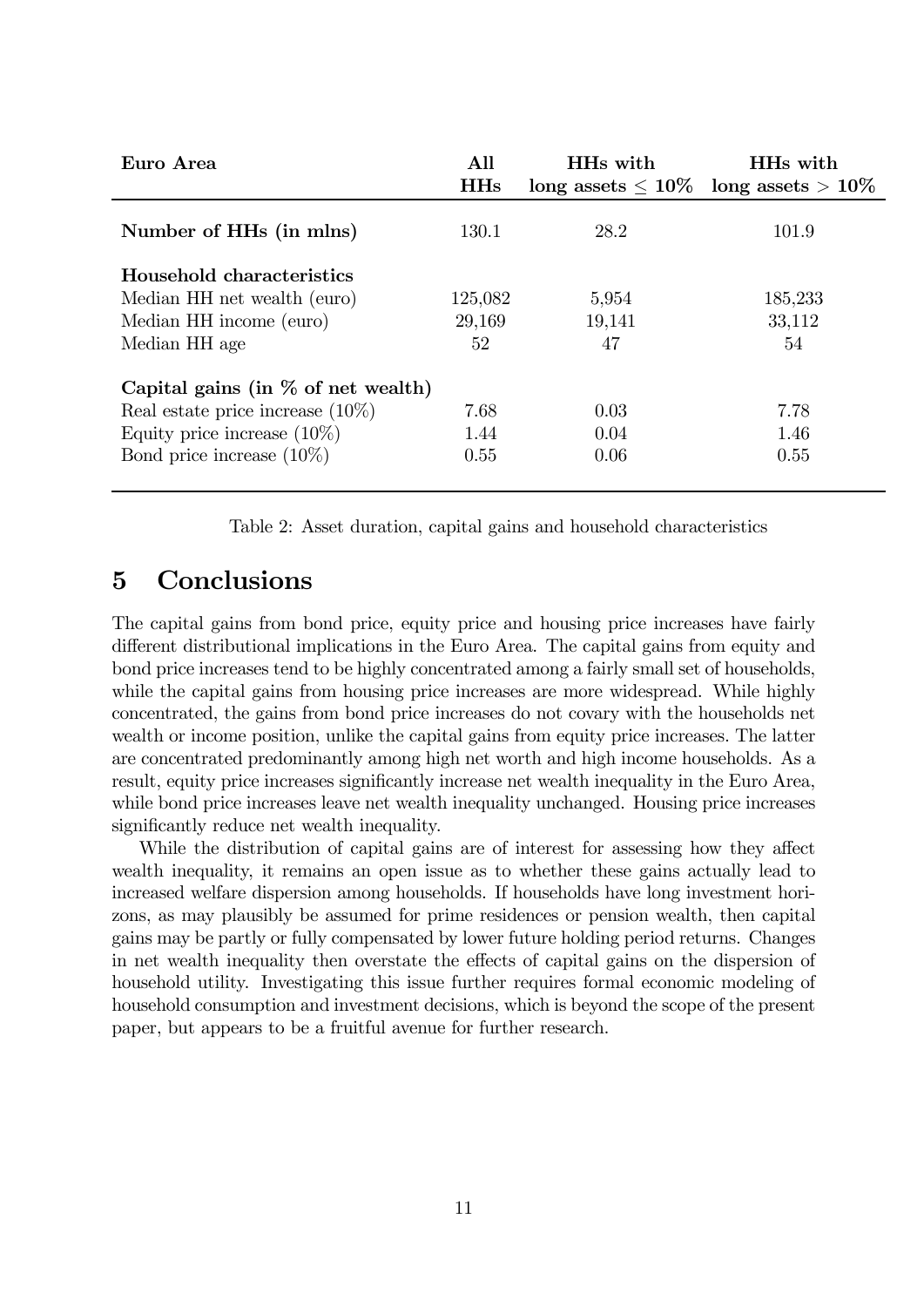# A Data Definitions

The Household Finance and Consumption Survey collects detailed information on the households' assets and liabilities. From the assets side it covers the household main residence, other real estate, other real assets such as vehicles and valuables, business wealth, deposits, shares, bonds, private pension accounts, and mutual funds. The latter are further broken into categories according to the type of asset they predominantly invest  $in.$ <sup>13</sup>

For the purposes of our analysis, we define housing wealth the value of the household main residence, other real estate held by the household and the value of mutual funds investing predominantly in real estate. As equity holdings we consider the value of business wealth held by the household, the value of direct holdings in listed shares, the value of mutual funds investing predominantly in shares, and 21% of the value of private pension accounts. We define the value of bonds as the direct holdings of bonds, the value of the mutual funds investing predominantly in bonds plus 79% of the private pension accounts.

Household net wealth is provided in the survey data, as a derived variable, and has been computed as the value of total assets minus total liabilities.

# B Tables for Individual Euro Area Countries

| Country     | bottom | bottom | bottom | median | top     | top     | top   |
|-------------|--------|--------|--------|--------|---------|---------|-------|
|             | $5\%$  | 10%    | $25\%$ |        | 25%     | 10%     | $5\%$ |
| Euro Area   | 0.0    | 0.0    | 0.0    | 0.0    | 0.4     | 2.1     | 3.8   |
| Austria     | 0.0    | 0.0    | 0.0    | 0.0    | 0.0     | 0.7     | 1.9   |
| Belgium     | 0.0    | 0.0    | 0.0    | 0.0    | 0.9     | 2.7     | 4.8   |
| Cyprus      | 0.0    | 0.0    | 0.0    | 0.0    | 0.3     | 1.0     | 2.1   |
| Finland     | 0.0    | 0.0    | 0.0    | 0.0    | 0.1     | 0.5     | 1.1   |
| France      | 0.0    | 0.0    | 0.0    | 0.0    | 0.3     | 1.7     | 3.3   |
| Germany     | 0.0    | 0.0    | 0.0    | 0.0    | $1.2\,$ | $3.5\,$ | 5.3   |
| Greece      | 0.0    | 0.0    | 0.0    | 0.0    | 0.0     | 0.0     | 0.0   |
| Italy       | 0.0    | 0.0    | 0.0    | 0.0    | 0.2     | 0.9     | 1.7   |
| Luxemburg   | 0.0    | 0.0    | 0.0    | 0.0    | 0.3     | 1.3     | 2.7   |
| Malta       | 0.0    | 0.0    | 0.0    | 0.0    | 0.5     | 1.6     | 2.4   |
| Netherlands | 0.0    | 0.0    | 0.0    | 0.1    | 2.6     | 6.2     | 7.8   |
| Portugal    | 0.0    | 0.0    | 0.0    | 0.0    | 0.0     | 0.1     | 0.6   |
| Slovakia    | 0.0    | 0.0    | 0.0    | 0.0    | 0.0     | 0.2     | 0.6   |
| Slovenia    | 0.0    | 0.0    | 0.0    | 0.0    | 0.0     | 0.2     | 0.4   |
| Spain       | 0.0    | 0.0    | 0.0    | 0.0    | 0.0     | 0.3     | 0.8   |

### B.1 The distribution of individual capital gains

Table A1: Individual gain distribution (in % of net wealth), 10% bond price increase

<sup>13</sup>See further details mentioned in footnote 6.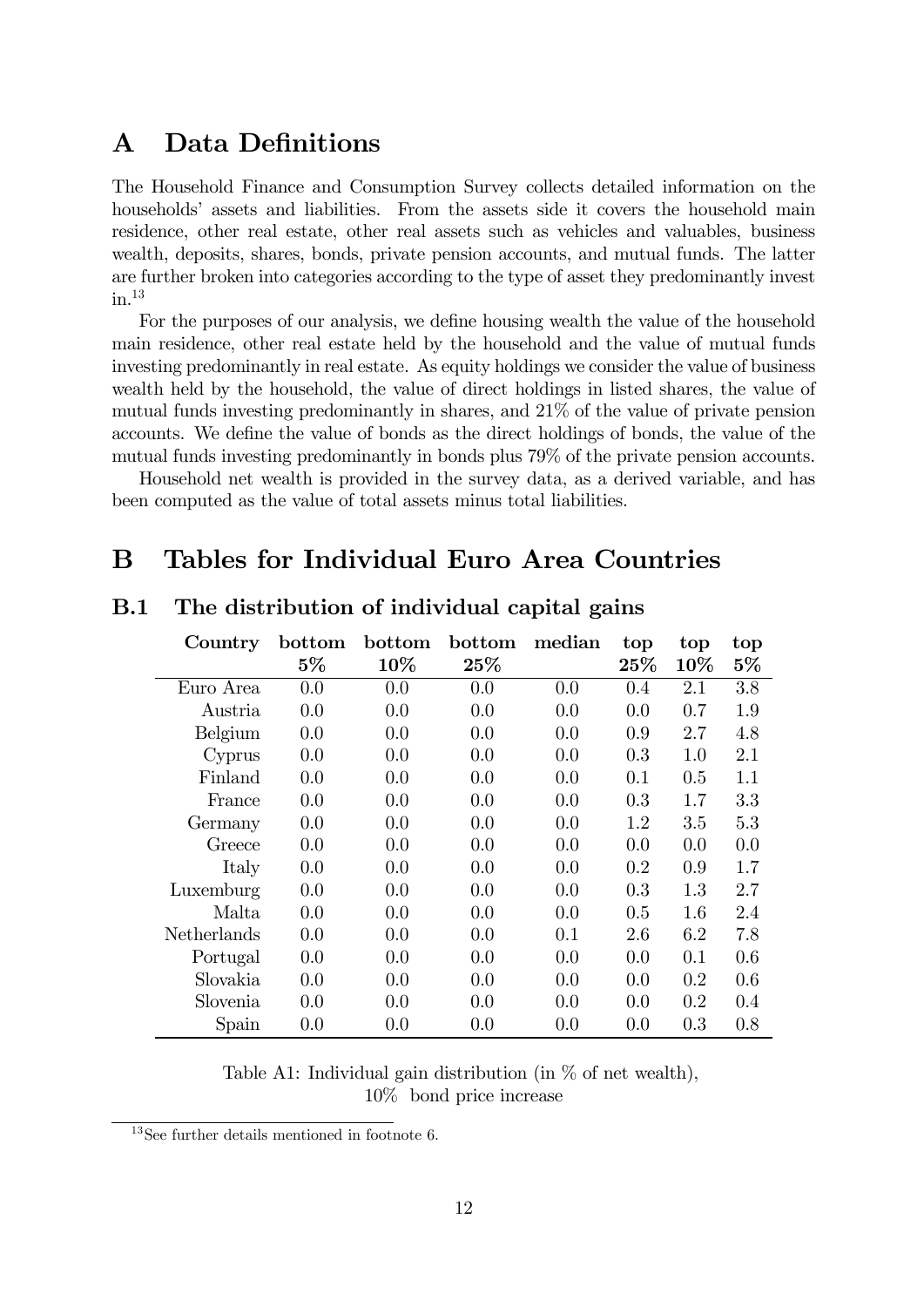| Country     | bottom | bottom | bottom | median | top    | top     | top     |
|-------------|--------|--------|--------|--------|--------|---------|---------|
|             | $5\%$  | 10%    | 25%    |        | $25\%$ | $10\%$  | $5\%$   |
| Euro Area   | 0.0    | 0.0    | 0.0    | 0.0    | 0.4    | 1.7     | 3.3     |
| Austria     | 0.0    | 0.0    | 0.0    | 0.0    | 0.0    | 1.4     | 3.8     |
| Belgium     | 0.0    | 0.0    | 0.0    | 0.0    | 0.5    | 1.5     | 2.4     |
| Cyprus      | 0.0    | 0.0    | 0.0    | 0.0    | 0.4    | 2.6     | 5.9     |
| Finland     | 0.0    | 0.0    | 0.0    | 0.0    | 0.2    | 1.3     | 2.9     |
| France      | 0.0    | 0.0    | 0.0    | 0.0    | 0.4    | 1.7     | 3.3     |
| Germany     | 0.0    | 0.0    | 0.0    | 0.0    | 0.8    | 2.1     | 3.7     |
| Greece      | 0.0    | 0.0    | 0.0    | 0.0    | 0.0    | 0.5     | 2.5     |
| Italy       | 0.0    | 0.0    | 0.0    | 0.0    | 0.1    | 1.1     | 2.8     |
| Luxemburg   | 0.0    | 0.0    | 0.0    | 0.0    | 0.2    | 1.2     | 2.1     |
| Malta       | 0.0    | 0.0    | 0.0    | 0.0    | 0.2    | 1.5     | 4.5     |
| Netherlands | 0.0    | 0.0    | 0.0    | 0.1    | 1.0    | 2.1     | 3.1     |
| Portugal    | 0.0    | 0.0    | 0.0    | 0.0    | 0.0    | 0.5     | 2.0     |
| Slovakia    | 0.0    | 0.0    | 0.0    | 0.0    | 0.0    | 0.3     | 1.0     |
| Slovenia    | 0.0    | 0.0    | 0.0    | 0.0    | 0.1    | 0.7     | 3.0     |
| Spain       | 0.0    | 0.0    | 0.0    | 0.0    | 0.1    | $1.3\,$ | $3.1\,$ |

Table A2: Individual gain distribution (in % of net wealth), 10% equity price increase

| Country     | bottom | bottom | bottom | median | top    | top  | top   |
|-------------|--------|--------|--------|--------|--------|------|-------|
|             | $5\%$  | 10%    | 25%    |        | $25\%$ | 10\% | $5\%$ |
| Euro Area   | 0.0    | 0.0    | 0.0    | 7.3    | 9.6    | 12.1 | 17.6  |
| Austria     | 0.0    | 0.0    | 0.0    | 1.8    | 8.6    | 9.8  | 11.2  |
| Belgium     | 0.0    | 0.0    | 0.0    | 7.5    | 9.6    | 13.4 | 17.8  |
| Cyprus      | 0.0    | 0.0    | 5.7    | 9.3    | 10.5   | 14.6 | 20.1  |
| Finland     | 0.0    | 0.0    | 0.0    | 8.2    | 10.0   | 18.2 | 31.4  |
| France      | 0.0    | 0.0    | 0.0    | 6.6    | 9.4    | 12.3 | 17.8  |
| Germany     | 0.0    | 0.0    | 0.0    | 0.0    | 8.5    | 11.4 | 16.6  |
| Greece      | 0.0    | 0.0    | 5.1    | 9.1    | 9.9    | 11.4 | 15.4  |
| Italy       | 0.0    | 0.0    | 0.0    | 8.3    | 9.4    | 10.0 | 11.8  |
| Luxemburg   | 0.0    | 0.0    | 0.0    | 8.9    | 10.1   | 16.8 | 24.7  |
| Malta       | 0.0    | 0.0    | 4.1    | 7.9    | 9.2    | 9.9  | 11.4  |
| Netherlands | 0.0    | 0.0    | 0.0    | 5.5    | 10.9   | 20.7 | 36.0  |
| Portugal    | 0.0    | 0.0    | 0.0    | 8.5    | 9.9    | 14.1 | 21.0  |
| Slovakia    | 0.0    | 1.9    | 7.3    | 9.0    | 9.8    | 10.0 | 12.4  |
| Slovenia    | 0.0    | 0.0    | 7.1    | 9.4    | 9.9    | 10.3 | 12.1  |
| Spain       | 0.0    | 0.0    | 7.1    | 9.4    | 10.0   | 14.2 | 19.8  |

Table A3: Individual gain distribution (in % of net wealth), 10% housing price increase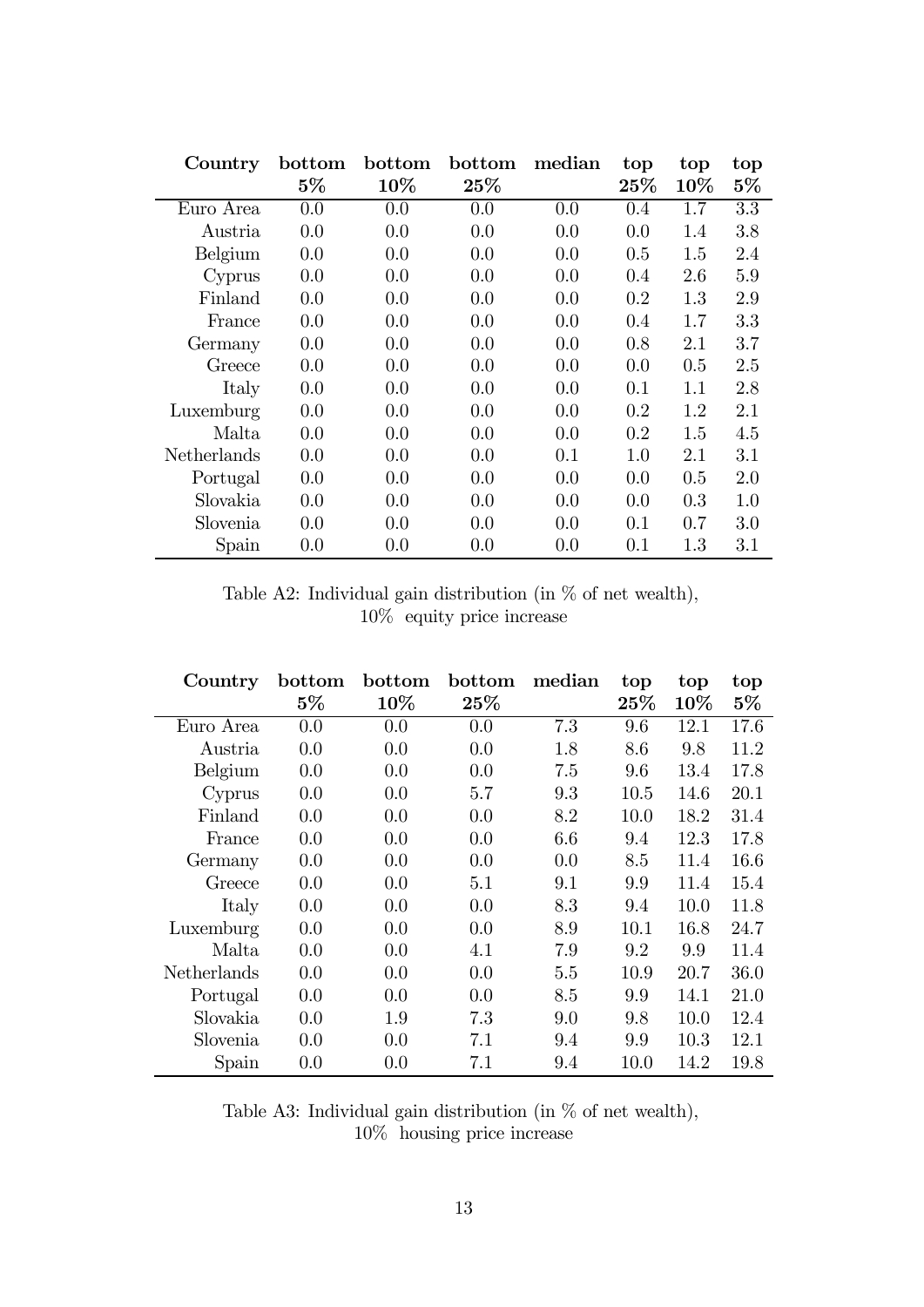|             | HH net wealth position |                  |             |           |  |  |
|-------------|------------------------|------------------|-------------|-----------|--|--|
|             | Lowest $20\%$          | $20\hbox{-}70\%$ | $70 - 95\%$ | Top $5\%$ |  |  |
| Euro Area   | 1.0                    | 0.6              | 0.5         | 0.6       |  |  |
| Austria     | 0.2                    | 0.3              | 0.3         | 0.5       |  |  |
| Belgium     | 1.1                    | 0.7              | 0.9         | 1.6       |  |  |
| Cyprus      | 1.0                    | 0.4              | 0.3         | 0.1       |  |  |
| Finland     | $0.7\,$                | 0.2              | 0.2         | 0.3       |  |  |
| France      | 0.5                    | 0.5              | $0.5\,$     | 1.0       |  |  |
| Germany     | 2.2                    | 1.2              | 0.7         | 0.5       |  |  |
| Greece      | 0.0                    | 0.0              | 0.1         | 0.1       |  |  |
| Italy       | 0.3                    | 0.3              | 0.3         | 0.4       |  |  |
| Luxemburg   | $1.0\,$                | 0.4              | 0.3         | 0.3       |  |  |
| Malta       | 0.9                    | 0.4              | $0.6\,$     | 0.2       |  |  |
| Netherlands | $3.5\,$                | 2.5              | 1.4         | 1.3       |  |  |
| Portugal    | $0.2\,$                | 0.1              | 0.1         | 0.2       |  |  |
| Slovakia    | 0.1                    | 0.1              | 0.1         | 0.1       |  |  |
| Slovenia    | $0.3\,$                | $0.1\,$          | $0.1\,$     | $0.1\,$   |  |  |
| Spain       | $0.2\,$                | 0.1              | $0.2\,$     | $0.2\,$   |  |  |

### B.2 Capital gains distribution across net wealth groups

Table A4: Capital gains (in % of net wealth) across net wealth groups, 10% bond price increase

|             | HH net wealth position |                  |           |           |  |  |
|-------------|------------------------|------------------|-----------|-----------|--|--|
|             | Lowest $20\%$          | $20\hbox{-}70\%$ | $70-95\%$ | Top $5\%$ |  |  |
| Euro Area   | 0.6                    | 0.5              | 0.7       | 2.9       |  |  |
| Austria     | 0.1                    | 0.3              | 0.9       | 4.6       |  |  |
| Belgium     | 0.4                    | 0.3              | 0.8       | 2.3       |  |  |
| Cyprus      | 0.5                    | 0.5              | 1.4       | 4.6       |  |  |
| Finland     | 1.0                    | 0.3              | 0.5       | 2.4       |  |  |
| France      | 0.5                    | 0.5              | 0.8       | 2.9       |  |  |
| Germany     | 0.8                    | 0.8              | 0.6       | 3.4       |  |  |
| Greece      | 0.4                    | 0.3              | 0.6       | 0.9       |  |  |
| Italy       | 0.3                    | 0.3              | 0.6       | 2.1       |  |  |
| Luxemburg   | 0.7                    | 0.3              | 0.4       | 1.0       |  |  |
| Malta       | 0.2                    | 0.3              | 1.0       | 5.8       |  |  |
| Netherlands | 1.7                    | 1.1              | 0.8       | 1.2       |  |  |
| Portugal    | 0.1                    | 0.2              | 0.6       | 2.9       |  |  |
| Slovakia    | 0.1                    | 0.1              | 0.3       | 1.8       |  |  |
| Slovenia    | 0.4                    | 0.2              | 0.7       | 2.9       |  |  |
| Spain       | 0.4                    | 0.3              | $0.8\,$   | 2.8       |  |  |

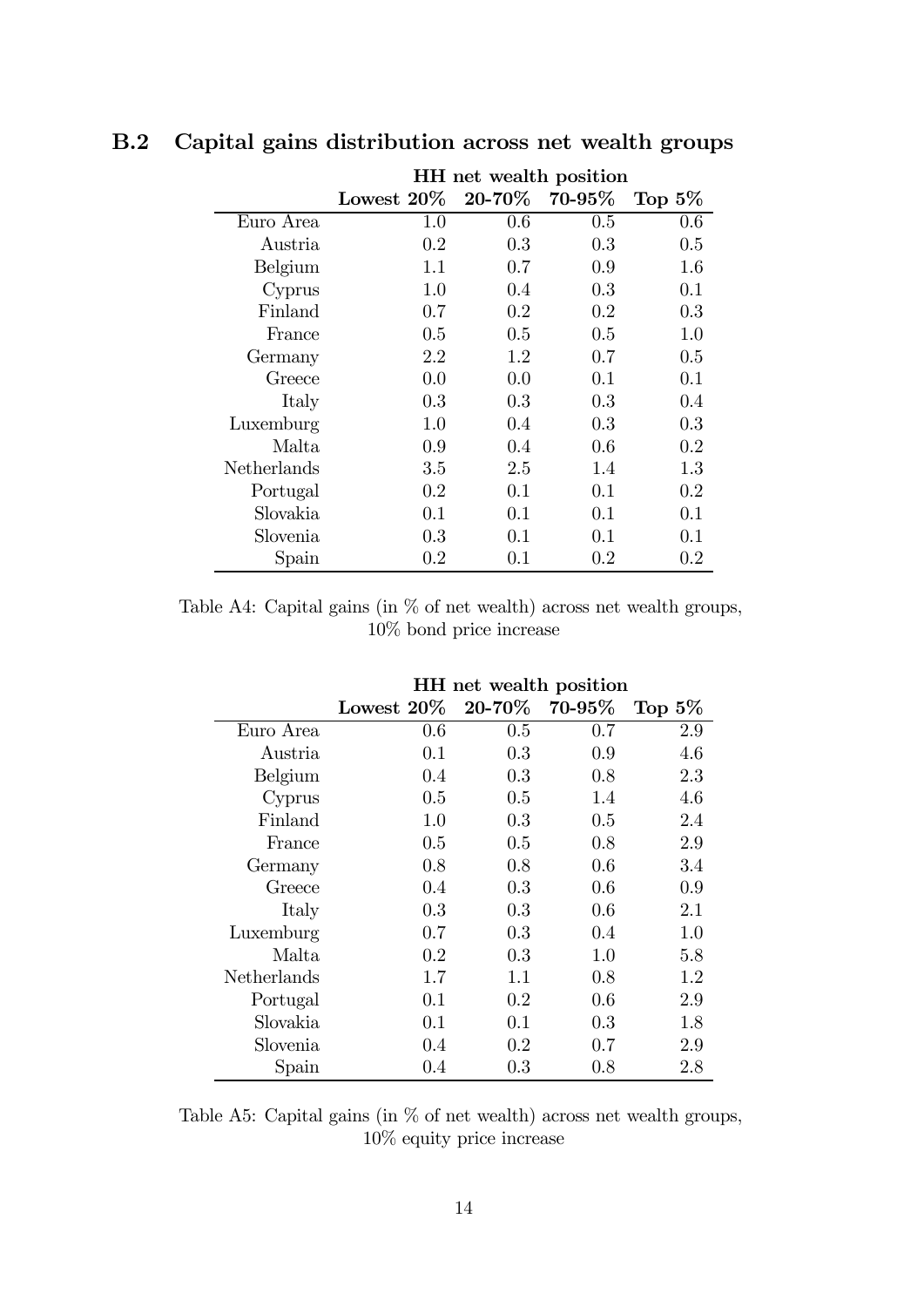|             | riit net wealth position |                  |        |           |  |  |
|-------------|--------------------------|------------------|--------|-----------|--|--|
|             | Lowest $20\%$            | $20\hbox{-}70\%$ | 70-95% | Top $5\%$ |  |  |
| Euro Area   | 6.1                      | 9.4              | 8.3    | 6.0       |  |  |
| Austria     | 1.9                      | 7.1              | 7.4    | 4.2       |  |  |
| Belgium     | 4.6                      | 9.6              | 7.0    | 4.6       |  |  |
| Cyprus      | 12.9                     | 10.5             | 8.6    | 5.3       |  |  |
| Finland     | 57.6                     | 11.8             | 9.1    | 7.1       |  |  |
| France      | 2.1                      | 9.5              | 8.2    | 5.5       |  |  |
| Germany     | 0.6                      | 7.5              | 8.1    | 5.8       |  |  |
| Greece      | 7.4                      | 9.9              | 8.8    | 8.3       |  |  |
| Italy       | 2.2                      | 8.8              | 8.5    | 7.0       |  |  |
| Luxemburg   | 9.8                      | 10.9             | 8.7    | 8.5       |  |  |
| Malta       | 3.0                      | 8.3              | 7.6    | 3.5       |  |  |
| Netherlands | 28.5                     | 11.9             | 8.7    | 7.0       |  |  |
| Portugal    | 21.6                     | 9.9              | 8.6    | 6.0       |  |  |
| Slovakia    | 10.4                     | 9.1              | 8.4    | 7.3       |  |  |
| Slovenia    | 7.1                      | 9.6              | 8.6    | 6.5       |  |  |
| Spain       | 16.3                     | 10.4             | 8.7    | $6.5\,$   |  |  |

HH net wealth position

Table A6: Capital gains (in % of net wealth) across net wealth groups, 10% housing price increase

### B.3 Capital gains distribution across income groups

|             | HH income position |         |         |           |  |  |
|-------------|--------------------|---------|---------|-----------|--|--|
|             | Lowest $20\%$      | 20-70%  | 70-95%  | Top $5\%$ |  |  |
| Euro Area   | $0.3\,$            | 0.4     | 0.6     | 0.8       |  |  |
| Austria.    | 0.3                | 0.3     | 0.4     | 0.4       |  |  |
| Belgium     | 1.0                | 1.1     | 1.1     | 1.1       |  |  |
| Cyprus      | 0.1                | 0.3     | 0.3     | 0.2       |  |  |
| Finland     | 0.0                | 0.1     | 0.2     | 0.3       |  |  |
| France      | 0.3                | 0.5     | 0.7     | 1.2       |  |  |
| Germany     | $0.6\,$            | $0.6\,$ | $0.7\,$ | 0.7       |  |  |
| Greece      | 0.0                | 0.1     | 0.1     | 0.1       |  |  |
| Italy       | 0.1                | 0.3     | 0.4     | 0.5       |  |  |
| Luxemburg   | $0.2\,$            | $0.2\,$ | 0.5     | $0.2\,$   |  |  |
| Malta       | 0.3                | $0.5\,$ | 0.4     | 0.5       |  |  |
| Netherlands | 1.9                | 1.8     | 1.4     | 1.5       |  |  |
| Portugal    | 0.0                | 0.1     | 0.2     | 0.3       |  |  |
| Slovakia    | 0.0                | 0.1     | 0.1     | 0.1       |  |  |
| Slovenia    | 0.0                | 0.1     | 0.1     | 0.1       |  |  |
| Spain       | $0.1\,$            | $0.1\,$ | $0.2\,$ | $0.2\,$   |  |  |

Table A7: Capital gains (in % of net wealth) across income groups, 10% bond price increase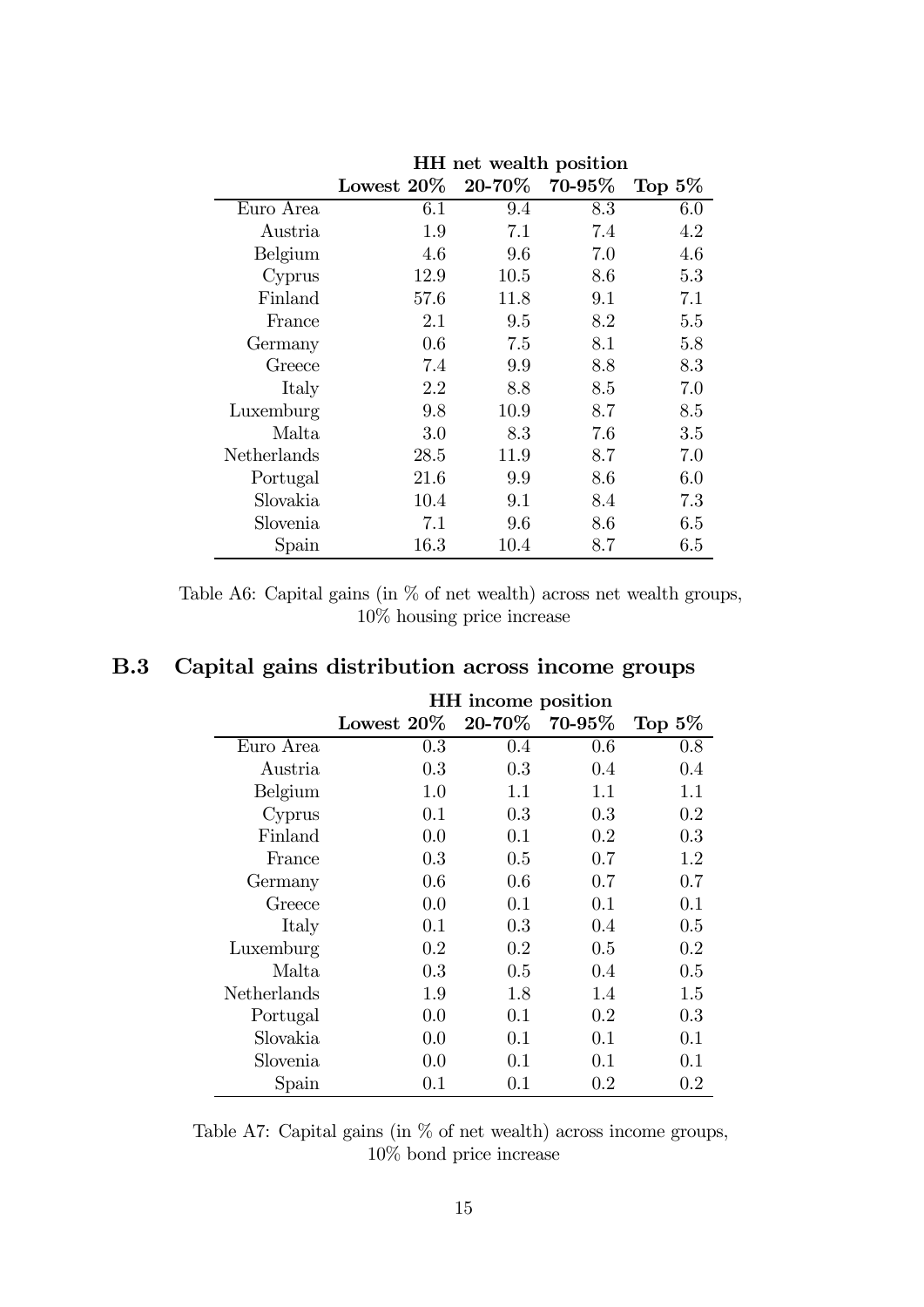|             | HH income position |             |                  |           |  |
|-------------|--------------------|-------------|------------------|-----------|--|
|             | Lowest $20\%$      | $20 - 70\%$ | $70\text{-}95\%$ | Top $5\%$ |  |
| Euro area   | $0.5\,$            | 0.8         | 1.5              | 2.8       |  |
| Austria     | 1.2                | 2.1         | 2.6              | 3.7       |  |
| Belgium     | 0.2                | 1.0         | 1.2              | 2.4       |  |
| Cyprus      | 1.0                | 2.3         | 2.1              | 4.6       |  |
| Finland     | 0.2                | 0.4         | 0.8              | 2.9       |  |
| France      | 0.9                | 0.8         | 1.2              | 3.0       |  |
| Germany     | 0.9                | 0.7         | 2.3              | 2.9       |  |
| Greece      | 0.2                | 0.4         | 0.5              | 1.3       |  |
| Italy       | 0.4                | 0.3         | 0.8              | 2.7       |  |
| Luxemburg   | $0.6\,$            | 0.3         | 0.8              | 0.8       |  |
| Malta       | 0.6                | 1.1         | 4.3              | 2.1       |  |
| Netherlands | 0.9                | 1.0         | 0.8              | 1.4       |  |
| Portugal    | 0.2                | 0.7         | 1.1              | 3.4       |  |
| Slovakia    | 0.0                | 0.2         | 0.7              | 2.5       |  |
| Slovenia    | $0.8\,$            | 1.0         | 0.9              | 1.7       |  |
| Spain       | 0.2                | 0.9         | $1.2\,$          | 2.6       |  |

Table A8: Capital gains (in  $\%$  of net wealth) across income groups, 10% equity price increase

|             | HH income position |         |             |           |  |  |
|-------------|--------------------|---------|-------------|-----------|--|--|
|             | Lowest $20\%$      | 20-70%  | $70 - 95\%$ | Top $5\%$ |  |  |
| Euro area   | 8.6                | 8.3     | 7.8         | $6.1\,$   |  |  |
| Austria     | 6.9                | 6.3     | 5.8         | 4.9       |  |  |
| Belgium     | 7.8                | 6.8     | 7.2         | 5.9       |  |  |
| Cyprus      | 9.1                | 7.9     | 7.8         | 5.6       |  |  |
| Finland     | 8.8                | 9.5     | 9.8         | 7.3       |  |  |
| France      | 7.9                | 8.2     | 8.1         | 5.5       |  |  |
| Germany     | 6.6                | 7.6     | 6.9         | 6.4       |  |  |
| Greece      | 9.6                | 9.2     | 9.1         | 7.8       |  |  |
| Italy       | 9.0                | 8.7     | 8.2         | 6.3       |  |  |
| Luxemburg   | 8.9                | 9.9     | 8.8         | 8.8       |  |  |
| Malta       | 8.0                | 7.4     | 4.8         | 6.9       |  |  |
| Netherlands | 8.8                | 9.0     | 9.9         | 7.8       |  |  |
| Portugal    | 8.9                | 8.9     | 8.4         | 5.4       |  |  |
| Slovakia    | 9.4                | 9.1     | 8.0         | 5.9       |  |  |
| Slovenia    | 8.8                | 8.5     | 8.5         | 7.4       |  |  |
| Spain       | 9.3                | $9.2\,$ | 8.6         | 6.7       |  |  |

Table A9: Capital gains (in % of net wealth) across income groups, 10% housing price increase